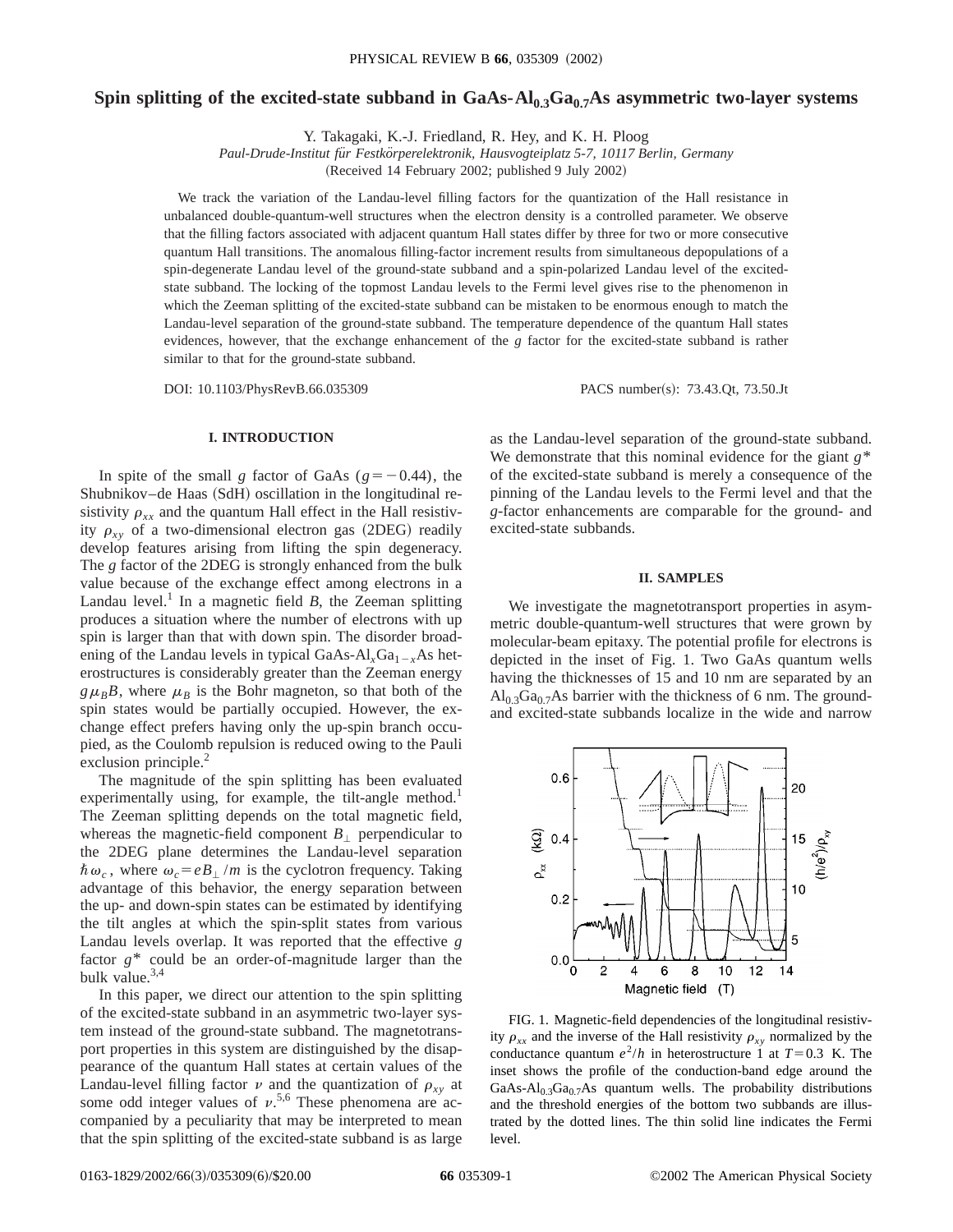quantum wells, respectively. Electrons are supplied by two  $\delta$ -doping layers. In heterostructure 1, a principal  $\delta$ -doped plane with the Si concentration of  $2 \times 10^{16}$  m<sup>-2</sup> is placed adjacent to the wide quantum well with a spacer layer thickness of 10 nm. A subsidiary  $\delta$ -doped plane with the Si concentration of  $6\times10^{15}$  m<sup>-2</sup> is embedded in the Al<sub>0.3</sub>Ga<sub>0.7</sub>As layer in the vicinity of the narrow quantum well at a distance of 20 nm. In heterostructure 2, the Si density for the subsidiary doping is  $4 \times 10^{15}$  m<sup>-2</sup>.

The quantum-well structures were processed into Hall bars with Ohmic contacts which connect both wells. The samples were mounted in a  $3$ He cryostat and magnetoresistivity measurements were performed using low-frequency lock-in techniques. The magnetic field was applied normal to the Hall bar, i.e.,  $B_{\perp} = B$ . The electron densities were controlled using the persistent photoconductivity effect. We employed a red light-emitting diode to illuminate the samples.

### **III. EXPERIMENTAL RESULTS**

Figure 1 shows the magnetic-field dependencies of  $\rho_{xx}$ and  $\rho_{xy}$  in heterostructure 1 at a temperature  $T=0.3$  K. The irregularity of the SdH oscillation amplitude indicates that the population threshold of the excited-state subband is below the Fermi level. In addition, a positive magnetoresistance and a kink in  $\rho_{xy}$  are exhibited near zero magnetic field as a consequence of the presence of the two kinds of carriers.7,8 We have analyzed these low-*B* transport properties to determine the electron mobilities, see the Appendix. The values we obtained for the ground- and excited-state subbands are, respectively,  $\mu_1 = 3.0 \text{ m}^2/\text{Vs}$  and  $\mu_2$  $=17$  m<sup>2</sup>/Vs with the electron densities of the two subbands  $n_1 = 10.2 \times 10^{15}$  m<sup>-2</sup> and  $n_2 = 3.6 \times 10^{15}$  m<sup>-2</sup>. For heterostructure 2, we obtain  $\mu_1 = 6.6$  m<sup>2</sup>/Vs and  $\mu_2 = 11$  m<sup>2</sup>/Vs when  $n_1 = 9.4 \times 10^{15}$  m<sup>-2</sup> and  $n_2 = 4.9 \times 10^{15}$  m<sup>-2</sup>. Because of the roughly comparable mobilities of the two subbands, the low-*B* anomalies are much less pronounced in heterostructure 2 (not shown).

In Fig. 1, we have normalized the inverse of  $\rho_{xy}$  by the conductance quantum  $e^2/h$  so that one can clearly see that the Hall resistance is quantized almost exactly at integer fractions. These integer values are unevenly spaced. The filling factor changes either by one, two, or three between adjacent quantum Hall states. The electron mobilities in the heterostructures are relatively low. Thus, the Landau levels are expected to be spin degenerate, at least, for the groundstate subband,<sup>9</sup> leading to  $\Delta \nu = 2$ . The case of  $\Delta \nu = 1$  implies that the spin degeneracy is lifted for the Landau level which is being magnetically depopulated. The case of  $\Delta \nu$  $=$  3 suggests a degeneracy of a spin-unresolved Landau level and a spin-polarized Landau level.

As a large number of electrons are distributed to the excited-state subband, both of the subbands generate peaks in  $\rho_{xx}$  with indistinguishable magnitudes.<sup>10,11</sup> In order to identify the parent subband of the magnetoresistance peaks, we plot in Fig.  $2(a)$  the position of the peaks in *B* as a function of the total electron density  $n_1 + n_2$ . For each domain surrounded by the magnetoresistance peaks,  $\nu$  deduced from the quantized value of  $\rho_{xy}$  is indicated. The peaks origi-



FIG. 2. (a) Phase diagram of the quantum Hall effect in heterostructure 1. The position of the peaks in  $\rho_{xx}$  is plotted as a function of the total sheet electron density  $n_1 + n_2$ . The circles and the triangles represent the Landau levels associated with the ground- and excited-state subbands, respectively. The filled and open symbols indicate that the state is spin degenerate and spin polarized, respectively. The Landau-level filling factor is indicated for each domain surrounded by the peaks. The *i*th Landau level of the ground- and excited-state subbands is labeled *Gi* and *Ei*, respectively. Arrows stand for the two spin orientations. (b) Ratio between the electron densities  $n_1$  and  $n_2$  in the two subbands. The dotted lines indicate  $n_1/n_2 = 3$  and 8/3. The bar indicates  $n_1 + n_2$  for the data in Fig. 1.

nating from a common subband shift in *B* in a similar fashion when the electron density is varied. Therefore, the Landaulevel indices can be assigned unambiguously. Here, G*i* and E*i* refer to the *i*th Landau level of, respectively, the groundand excited-state subbands and arrows stand for the two spin orientations.

Having the assignment accomplished in this manner, we immediately make an observation: The Landau levels associated with the ground-state subband are spin degenerate, except for G1, which shows up at the highest magnetic field, whereas all the Landau levels associated with the excitedstate subband are fully spin polarized. It then becomes apparent that  $\Delta \nu = 3$  arises from an overlap of two Landau levels, each of which originates from the ground- and excited-state subbands. The complete spin polarization is intact even when the temperature is raised to 1.5 K. These trends are found also in heterostructure 2 as presented in Fig. 3. We note that the ratio  $n_1/n_2$  remains in the range of 1.9  $\sim$  2.2 in heterostructure 2.

The anomalous filling-factor increment  $\Delta \nu = 3$  around  $\nu$  $=$  11 and 19 in heterostructure 1 takes place successively for two quantum Hall transitions. Amazingly, heterostructure 2 exhibits the behavior  $\Delta \nu = 3$  for six transitions in a row between  $\nu=6$  and  $\nu=24$ . In view of the analogy to the tiltangle method, this could imply that the Zeeman splitting of the excited-state subband equals the energy separation of the Landau levels of the ground-state subband. Such an interpre-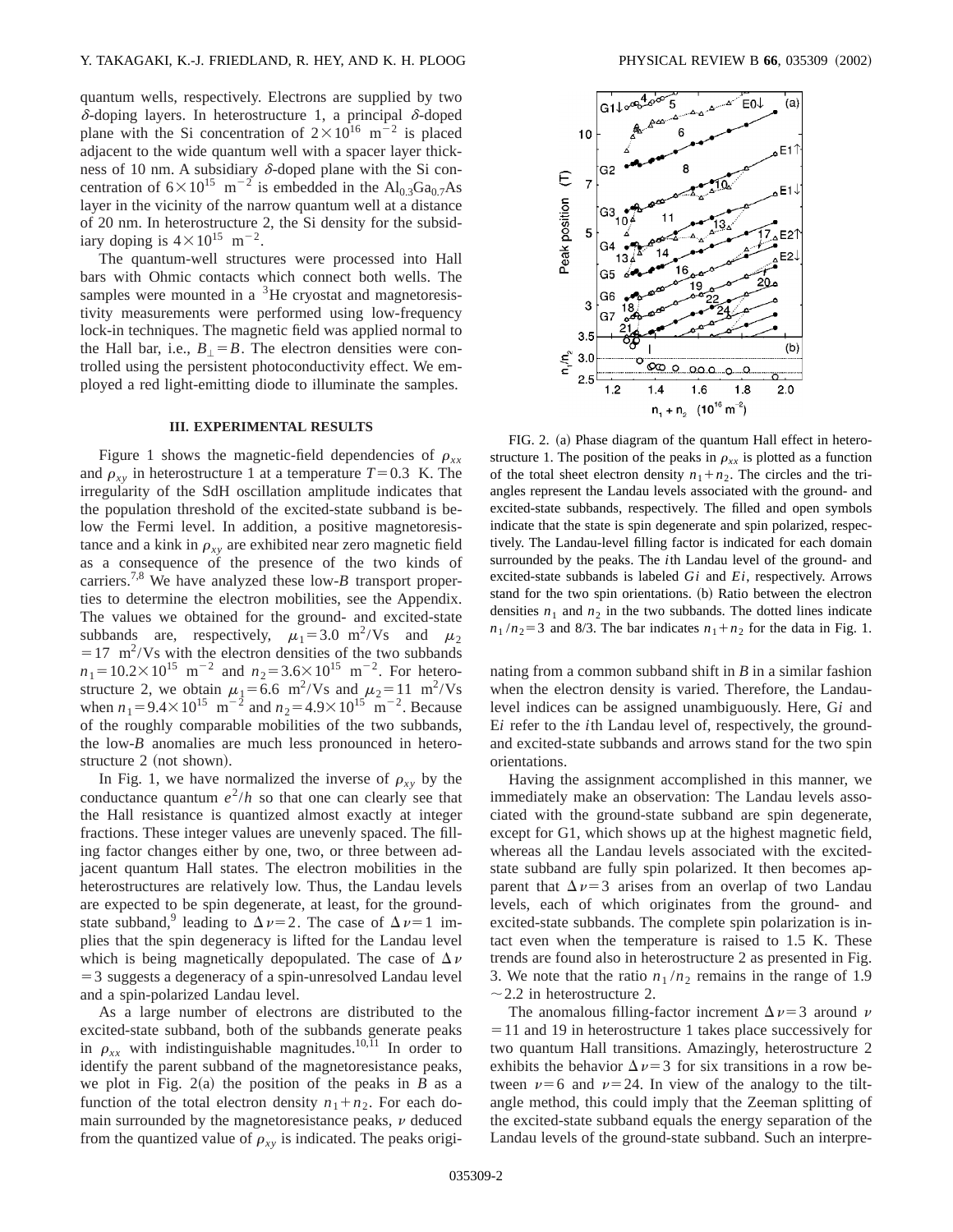

FIG. 3. (a) Longitudinal resistivity  $\rho_{xx}$  and inverse Hall resistivity  $\rho_{xy}^{-1}$  in heterostructure 2 at  $T=0.3$  K. (b) Position of the peaks in  $\rho_{xx}$ . The Landau-level filling factor is indicated for major quantum Hall states. The *i*th Landau level associated with the groundand excited-state subband is indicated by Gi (solid lines) and Ei (dotted lines), respectively.

tation  $g^*\mu_B B \approx \hbar \omega_c$  yields the gigantic value of about 30 for *g*\*. However, the temperature dependence of the quantum Hall states reveals that  $g^*$  of the excited-state subband is rather comparable to that of the ground-state subband.

The circles in Fig. 4 show the amplitude  $\Delta \rho = \rho_{xx} - \rho_0$  of



FIG. 4. Magnitude of the Shubnikov–de Haas oscillation  $\Delta \rho$ normalized by the background resistivity  $\rho_0$  in heterostructure 1. The circles correspond to the quantum Hall state at  $\nu=11$  in Fig. 1. The triangles show the temperature dependence for the quantum Hall state at  $\nu=8$  when the electron density is the lowest in Fig. 2. The lines are theoretical fits. The inset shows the density-of-states diagram. The position of the two spin states of the Landau level E1 is illustrated with respect to the Landau levels G3 and G4 at  $\nu$  $=$  12.5, 11, and 9.5. The Fermi level is indicated by the dotted lines.

the SdH oscillations normalized to the background resistivity  $\rho_0$  for the quantum Hall state at  $\nu=11$  in Fig. 1. The energy gap  $E_g$  is deduced using the relation  $\Delta \rho \propto \Lambda \sinh \Lambda$  with  $\Lambda$  $=2\pi^2k_BT/E_g$ . The fit to the experimental data is shown by the solid line, yielding  $E<sub>g</sub>=2.4$  meV. This value is considerably smaller than  $\hbar \omega_c = 9.2$  meV at *B* = 5.3 T. If we regard the energy gap as the spin splitting of the Landau level E1, we obtain  $g^* = 7.8$ , which compares well with the values found for the ground-state subband.<sup>3,4</sup> To check the reliability of the estimate of  $E_g$ , we have also examined the temperature dependence of  $\Delta \rho / \rho_0$  at  $\nu=8$  at the lowest electron density,  $n_1 + n_2 = 12.7 \times 10^{15}$  m<sup>-2</sup> (triangles). The resistivity peaks associated with the excited-state subband emerge at this electron density at magnetic fields significantly away from the peaks that delineate the  $\nu=8$  quantum Hall region, so that  $E<sub>g</sub>$  is expected to correspond to the separation between the Landau levels G2 and G3. We indeed obtain *Eg* = 14 meV, which is in reasonable agreement with  $\hbar \omega_c$  $=$  11.6 meV at *B* = 6.7 T. As the excited-state subband supplies the quantum Hall state at  $\nu=11$  with the small energy gap, its temperature dependence is, in fact, dominated above 3 K by the ground-state subband. Assuming that the contributions from the two subbands are additive with identical magnitudes, a better theoretical fit can be made as indicated by the dotted line. From the low- and high-temperature behaviors,  $E<sub>g</sub>=1.7$  and 11.3 meV are extracted, respectively. These values are quite reasonable for the spin splitting of the excited-state subband, corresponding to  $g^* = 5.5$ , and the Landau-level separation of the ground-state subband.

The activation energy  $\Delta$  is derived using the formula  $\rho_{xx} = \rho_0 \exp(-\Delta/2k_BT)$ . For the quantum Hall state at v  $=$  11 in Fig. 1,  $\Delta$  is estimated to be 0.38 meV, which is equivalent to 4.4 K. We obtain  $\Delta$  = 0.82 meV for the quantum Hall state at  $\nu=8$  in Fig. 3(a). It is known that  $\Delta$  is smaller than  $E<sub>g</sub>$ . The difference corresponds to the disorder broadening of the Landau levels. The result  $\Delta \ll E_{\varphi}$  is consistent with the relatively low electron mobilities in the quantum wells.

#### **IV. DISCUSSION**

The most important characteristic of the asymmetric twolayer system for understanding the aforementioned features is the crossing of the Landau levels originating from the two subbands. If the excited-state subband holds a very small number of electrons, only its lowest Landau level is relevant in high magnetic fields. In this circumstance, the bottom Landau level of the excited-state subband always crosses the Landau level of the ground-state subband in which the Fermi level initially resides along the course of the magnetic depopulation of a single Landau level.<sup>12</sup> Hence, the excitedstate subband replaces the ground-state subband in hosting the Fermi level.

When increasing the electron occupation in the excitedstate subband, the Landau-level crossing moves to larger filling factors. Eventually, some of the crossings coincide with the magnetic depopulation of the neighboring Landau levels. In the Landau-level diagram in Fig. 5, we show how the Fermi energy, which is indicated by the thick solid line,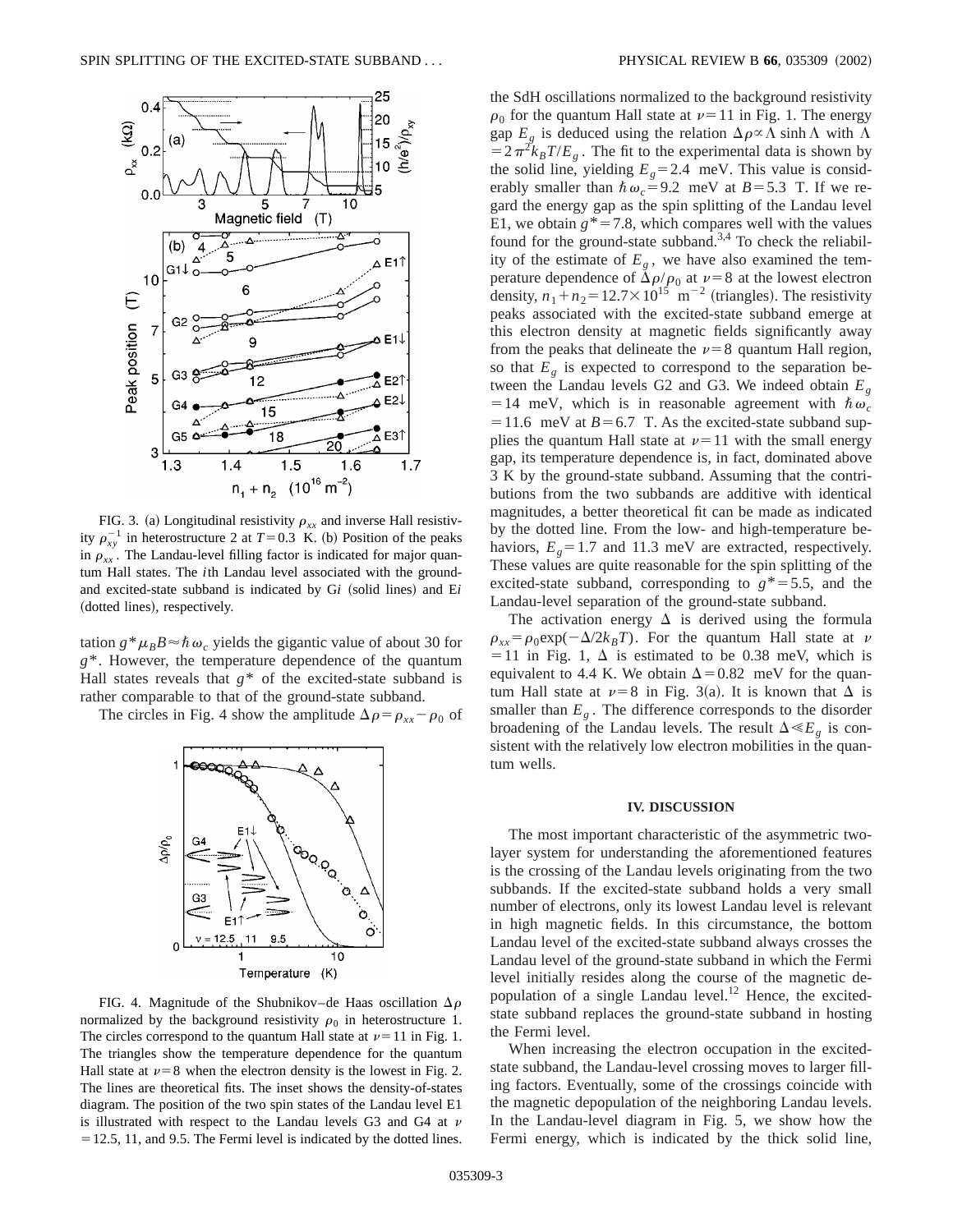

FIG. 5. Landau-level diagram in an asymmetric two-layer system when the spin splitting is ignored. The thick solid line indicates the Fermi energy when the electron densities in the ground- and excited-state subbands are 10.2 and  $3.4 \times 10^{15}$  m<sup>-2</sup>, respectively. The thin solid lines and dotted lines show the energy of the Landau levels associated with the ground- and excited-state subbands, respectively. The position for the disappearance of the quantum Hall states due to the Landau-level crossing is indicated by the vertical arrows.

changes with the magnetic field for the case of  $n_1=10.2$  $\times 10^{15}$  m<sup>-2</sup> and  $n_2 = 3.4 \times 10^{15}$  m<sup>-2</sup>. Here, we have ignored the spin. As indicated by the arrows, the coincidence results in a vanishing Landau gap at  $\nu=(2i-1)(\eta+1)$  $= v_c$  with *i* being integers when the ratio  $n_1/n_2$  is set to be an odd integer value  $\eta$ . The quantum Hall effect disappears if the Landau gap is absent.<sup>13</sup> Notice that the Landau gap due to the ground-state subband is unaffected by the excited-state subband at  $\nu=2i(\eta+1)$ .

In Fig.  $2(a)$ , a pronounced quantum Hall effect is indeed found at  $\nu=8$  ( $\eta=3$ ). However, instead of the simple disappearance of the quantum Hall effect anticipated above, the "vanished" quantum Hall state at  $v=v_c$  and the regular quantum Hall state at  $v=v_c-2$  merge to give rise to the quantization of  $\rho_{xy}$  at  $\nu = \nu_c - 1$  with  $\Delta \nu = 3$ . The hybridization is driven by the potential renormalization arising from the interlayer charge transfer.<sup>11</sup> While a Landau level is vacated, the electrons in this level have to be redistributed between the two subbands. However, the charge can be extracted from or added to a subband only if the density of states is finite at the Fermi level. Moreover, the changes in the Hartree potential resulting from the interlayer charge transfer have to satisfy the self-consistency of the potential. The Landau-level crossing in a real system is thus altered significantly from the noninteracting-subband model displayed in Fig. 5. The abrupt jump and the switch of the Fermi level between the two subbands, which are inevitable in the noninteracting model, are forbidden. The topmost Landau level of each subband is, therefore, required to be positioned at the Fermi level. $14$ 

When the two consecutive  $\Delta \nu = 3$  transitions take place around  $\nu=11$ , the spin-up and spin-down states of the Landau level E1 are aligned with respect to the Landau levels G3 and G4. As manifested by the temperature dependence,  $g^* \mu_B B \ll \hbar \omega_c$  and the level E1 is sandwiched by the levels G3 and G4 when the Fermi level lies at the center of the energy gap, see the inset of Fig. 4. When  $\rho_{xx}$  develops a peak at a magnetic field weaker ( $\nu=12.5$ ) or stronger ( $\nu=9.5$ ) than that for the midgap Fermi level  $(\nu=11)$ , the selfconsistent potential arranges itself to make, respectively, the E1↓ or E1↑ state overlap with the Landau level G4 or G3.

The coincidence of the spin gap of the Landau level E*i* and the gap between the Landau levels  $G(j-1)$  and  $Gj$ takes place at the Fermi level when  $n_1/n_2 = 2j/(2i+1)$ . As  $n_1/n_2 \approx 2$  in heterostructure 2, the coincidence occurs for all odd integers of *j*. Consequently, the Landau-level locking gives rise to the behavior  $\Delta v=3$  for all the quantum Hall transitions. In heterostructure 1, the coincidence condition is fulfilled only approximately. It should be noted that the total electron density will fluctuate with *B* to minimize the interlayer charge transfer.<sup>12</sup> The self-regulation of the electron density may be responsible for the stability of the  $\Delta \nu = 3$ behavior over the wide range of  $n_1 + n_2$  regardless of the small but finite deviations of the ratio  $n_1/n_2$  from 8/3 for  $\nu=11$  or 14/5 for  $\nu=19$ .

Despite the small difference between  $\mu_1$  and  $\mu_2$  in heterostructure 2, the complete spin polarization for the excitedstate subband and the barely visible spin polarization for the ground-state subband are in striking contrast. There are several reasons that possibly account for the drastic difference. First, *g*\* is expected to increase monotonically with decreasing electron density.15 Second, the disorder broadening is generally larger for higher Landau levels.<sup>1</sup> Third, Fogler and Shklovskii<sup>16</sup> have shown that the spin splitting due to the exchange enhancement of the *g* factor is a second-order phase transition and that the resistivity peaks associated with the two spin orientations are well separated as soon as the disorder broadening of the Landau levels becomes less than a critical value. Fourth, the potential renormalization will additionally enlarge the peak separation for the excited-state subband through the mechanism we described above.

### **V. CONCLUSIONS**

We have studied the quantum Hall effect in asymmetric double-quantum-well structures when the ratio  $n_1/n_2$  between the electron densities in the two subbands is approximately three or two. Over a wide range of the total electron density, the filling-factor increment is found to be three for two consecutive quantum Hall transitions when  $n_1/n_2 = 3$ and for all the transitions when  $n_1/n_2=2$ . The potential renormalization associated with the interlayer charge transfer induces a hybridization of a vanished Landau gap due to the Landau-level crossing and a neighboring regular Landau gap, leading to simultaneous depopulations of a spindegenerate Landau level of the ground-state subband and a spin-polarized Landau level of the excited-state subband. This gives rise to a behavior which can be misinterpreted to mean that the Zeeman splitting of the excited-state subband is as large as the Landau-level separation of the ground-state subband. The energy gap deduced from the temperature dependence indicates that the effective *g* factor for the excitedstate subband is not abnormally larger than that for the ground-state subband.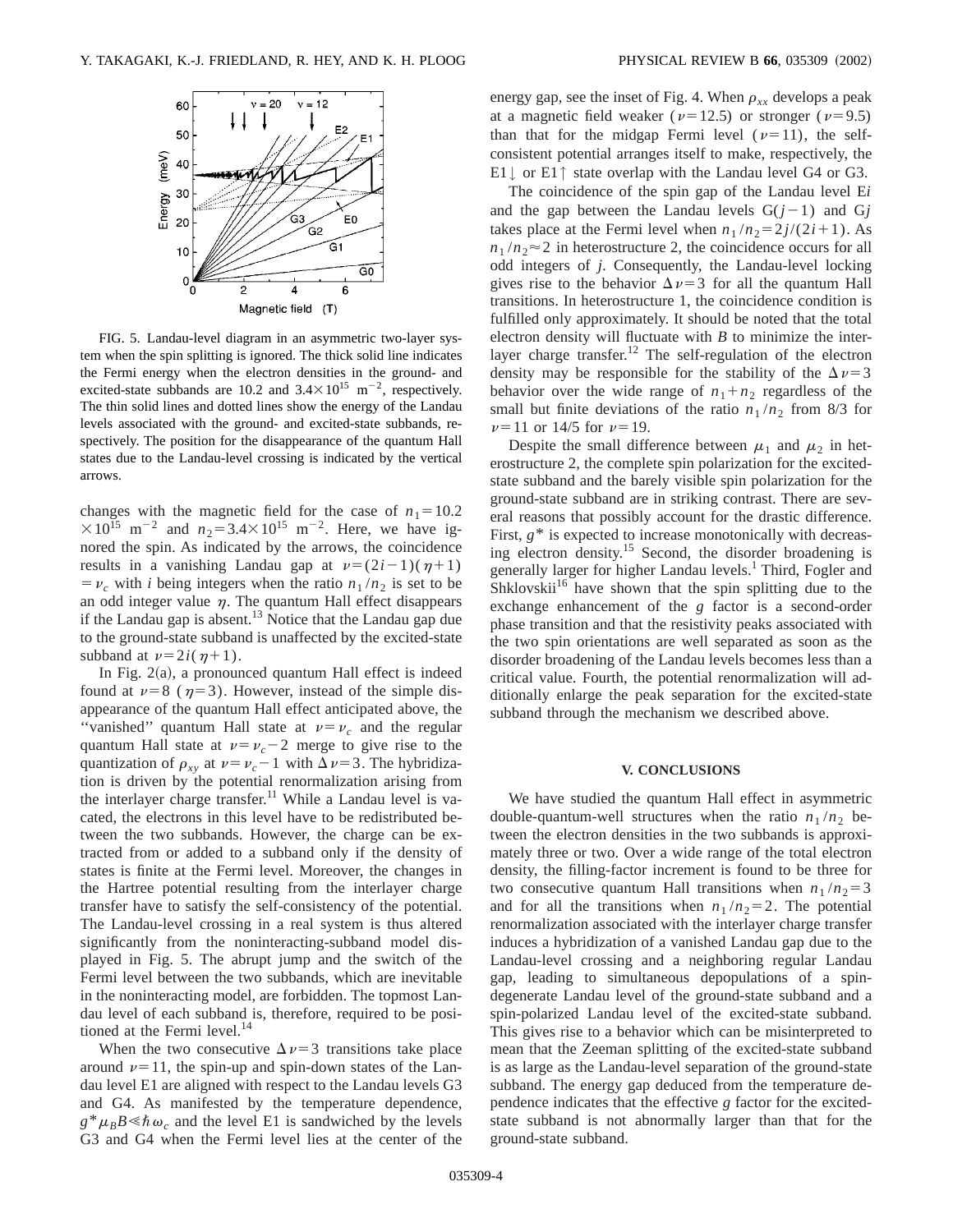# **ACKNOWLEDGMENTS**

The authors thank A. Riedel and E. Wiebicke for technical assistance. Part of this work was supported by the Deutsche Forschungsgemeinschaft and by the NEDO collaboration program.

### **APPENDIX: TWO-CARRIER MODEL**

We derive the formulas to determine the electron mobilities in a two-subband system. In the conventional magnetotransport measurements using a Hall bar, voltage drops are measured in the directions parallel and perpendicular to the current while a magnetic field *B* is applied normal to the Hall bar. The voltage drops in a single-subband system are related to the current by the resistivity tensor

$$
\widetilde{\rho} = \begin{pmatrix} (en\mu)^{-1} & -B/en \\ B/en & (en\mu)^{-1} \end{pmatrix},
$$
 (A1)

where *n* and  $\mu$  are the electron density and the mobility, respectively. The contributions from the two kinds of the carriers in the two-subband system are additive in terms of the conductivity tensor. Therefore,  $\rho_{xx}$  and  $\rho_{xy}$  in the twosubband system obey the relationship

$$
\begin{pmatrix} \rho_{xx} & -\rho_{xy} \\ \rho_{xy} & \rho_{xx} \end{pmatrix} = (\tilde{\rho}_1^{-1} + \tilde{\rho}_2^{-1})^{-1},
$$
 (A2)

where  $\tilde{\rho}_i$  belongs to the subband *i*. To be specific, we arrive at

$$
\rho_{xx} = \frac{X}{e(X^2 + Y^2)},\tag{A3}
$$

$$
\rho_{xy} = \frac{Y}{e(X^2 + Y^2)},\tag{A4}
$$

where

$$
X = \frac{n_1 \mu_1}{1 + (\mu_1 B)^2} + \frac{n_2 \mu_2}{1 + (\mu_2 B)^2},
$$
  

$$
Y = \left[ \frac{n_1 \mu_1^2}{1 + (\mu_1 B)^2} + \frac{n_2 \mu_2^2}{1 + (\mu_2 B)^2} \right] B.
$$

Equations  $(A3)$  and  $(A4)$  reduce to the well-known expressions

$$
\rho_{xx} = \frac{1}{e(n_1\mu_1 + n_2\mu_2)},
$$
\n(A5)

$$
\rho_{xy} = \frac{n_1 \mu_1^2 + n_2 \mu_2^2}{e(n_1 \mu_1 + n_2 \mu_2)^2} B
$$
\n(A6)

in the limit of  $B \rightarrow 0$ . In the opposite limit of large *B*, one finds



FIG. 6. (a) Longitudinal resistivity  $\rho_{xx}$  and Hall resistivity  $\rho_{xy}$  in heterostructure 1 at weak magnetic fields. The experimental data are shown by the circles. The solid lines show the theoretical fits with parameters of  $\mu_1 = 2.6 \text{ m}^2/\text{Vs}, \mu_2 = 17.8 \text{ m}^2/\text{Vs}, n_1 = 12.7$  $\times 10^{15}$  m<sup>-2</sup>, and  $n_2$ =4.7 $\times 10^{15}$  m<sup>-2</sup>. (b) Electron mobility  $\mu_i$  and electron density  $n_i$  of the ground-state ( $i=1$ ) and excited-state (*i*)  $=$  2) subbands vs total electron density  $n_1 + n_2$  in heterostructure 1.

$$
\rho_{xx} = \left(\frac{n_1}{n_1 + n_2}\right)^2 \frac{1}{en_1\mu_1} + \left(\frac{n_2}{n_1 + n_2}\right)^2 \frac{1}{en_2\mu_2}, \quad (A7)
$$

$$
\rho_{xy} = \frac{B}{e(n_1 + n_2)}.\tag{A8}
$$

Despite the simple and phenomenological derivation of Eqs.  $(A3)$  and  $(A4)$ , Eqs.  $(A7)$  and  $(A8)$  agree with the predictions from a microscopic calculation.<sup>17</sup>

A comparison of the theory with the experimental data is made in Fig.  $6(a)$ . The theoretical curves reproduce the experimental results remarkably well over the entire magneticfield range. The electron densities in the two subbands are independently determined by the SdH oscillations, and so the mobilities can be, in principle, obtained solely from the transport coefficients at  $B=0$ . However, such a method needs a very accurate determination of the Hall coefficient as it does not depend on the mobilities in large  $B$ , see Eq.  $(A8)$ . It is practical to estimate the mobilities from the fit to  $\rho_{xx}$  and use  $\rho_{xy}$  to confirm the legitimacy of the fit parameters.

In Fig.  $6(b)$ , we show the variation of the electron mobilities when the electron densities are varied for heterostructure 1. In both of the heterostructures, we find  $\mu_2 > \mu_1$ .<sup>18</sup> It should be noted that the primary doping was performed at the side of the wide quantum well in our heterostructures. The large mobility for the excited-state subband is attributed to the screening of the ionized impurity potentials by the